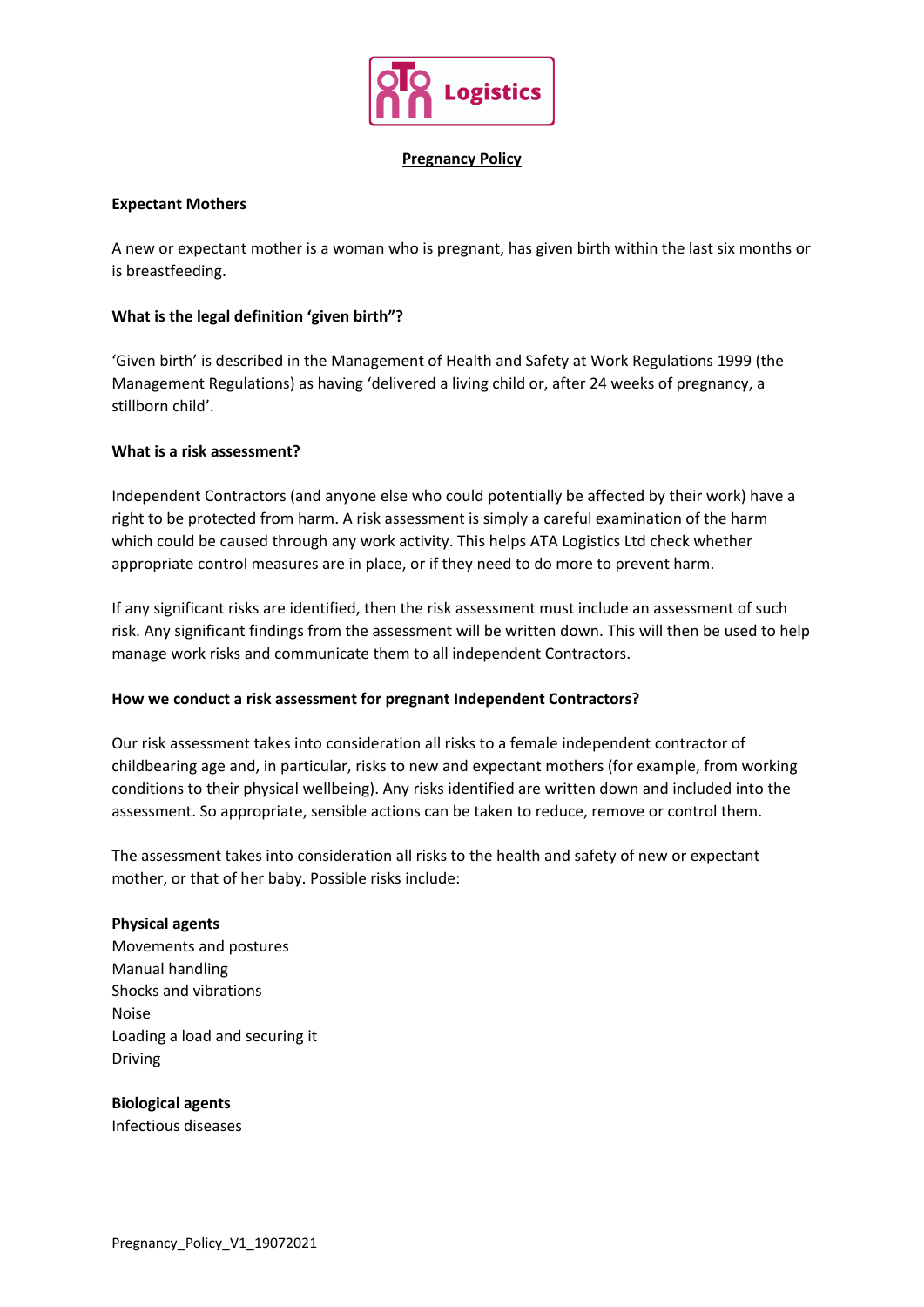

# **Chemical agents**

Coming in contact with Hazardous damaged shipment Medication Pesticides Carbon monoxide

### **Conditions**

Facilities (including rest rooms) Mental and physical fatigue, working hours Stress (including post-natal depression) Passive smoking Temperature Working with visual display units (VDUs) Working alone Driving **Travelling** Violence Personal protective equipment Nutrition